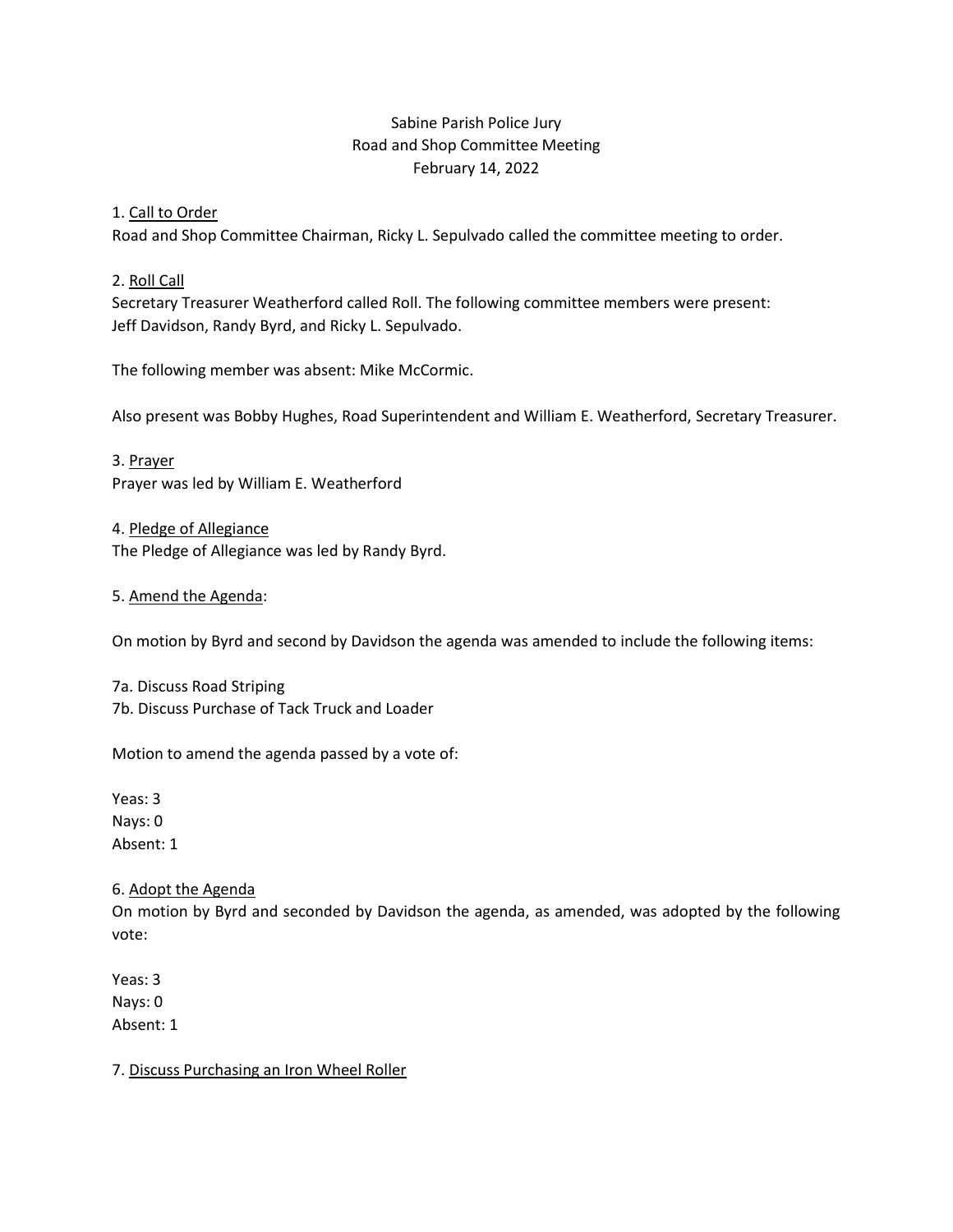Road Superintendent Hughes reported that that a Caterpillar 84" double drum wheel roller could be purchased under State Contract for approximately \$221,500.

On motion by Byrd and seconded by Davidson the Committee voted to recommend the purchase of a Caterpillar 84" double drum wheel roller under State Contract to the full Jury for approval at the February  $16<sup>th</sup>$  meeting as follows:

Yeas: 3 Nays: 0 Absent: 1

# 7a. Discuss Road Striping

The Committee instructed Road Superintendent Hughes to send the final plans for striping Cypress Bend Road and Carter's Ferry Road to the vendor. Road Superintendent Hughes was also instructed to search for a vendor to provide striping services for other parish roads and to compare the estimated cost of striping to the estimated cost of applying reflectors to the road surface.

# 7b. Discuss Purchase of Tack Truck and Loader

Road Superintendent Hughes reported that the Parish could purchase a Caterpillar front-end loader for approximately \$215,000 or a similar John Deere loader for approximately \$180,000. He noted that a loader meeting the needs of the Parish can be leased for approximately \$6,000 per month on an as needed basis.

On a motion by Byrd and seconded by Davidson the Committee voted to recommend leasing a loader to use with the Asphalt Zipper machine with the vote as follows:

Yeas: 3 Nays: 0 Absent: 1

The Committee noted that the Parish needs a tack truck with a spray bar to apply road oil to parish roads. Chairman Sepulvado instructed Road Superintendent Hughes to begin investigating the possible purchase of a used tack truck.

# 8. Discuss Pipelines and Roads

The Committee instructed Road Superintendent Bobby Hughes to use the Vernon Parish Ordinance concerning the use of parish roads by pipeline companies to develop a draft ordinance for Sabine Parish.

# 9. Discuss Cattle Guards on Roads

The Committee voted to recommend to the Jury that an ordinance be adopted to remove all cattle guards on parish roads. Motion by Byrd and seconded by Davidson with the vote as follows:

Yeas: 3 Nays: 0